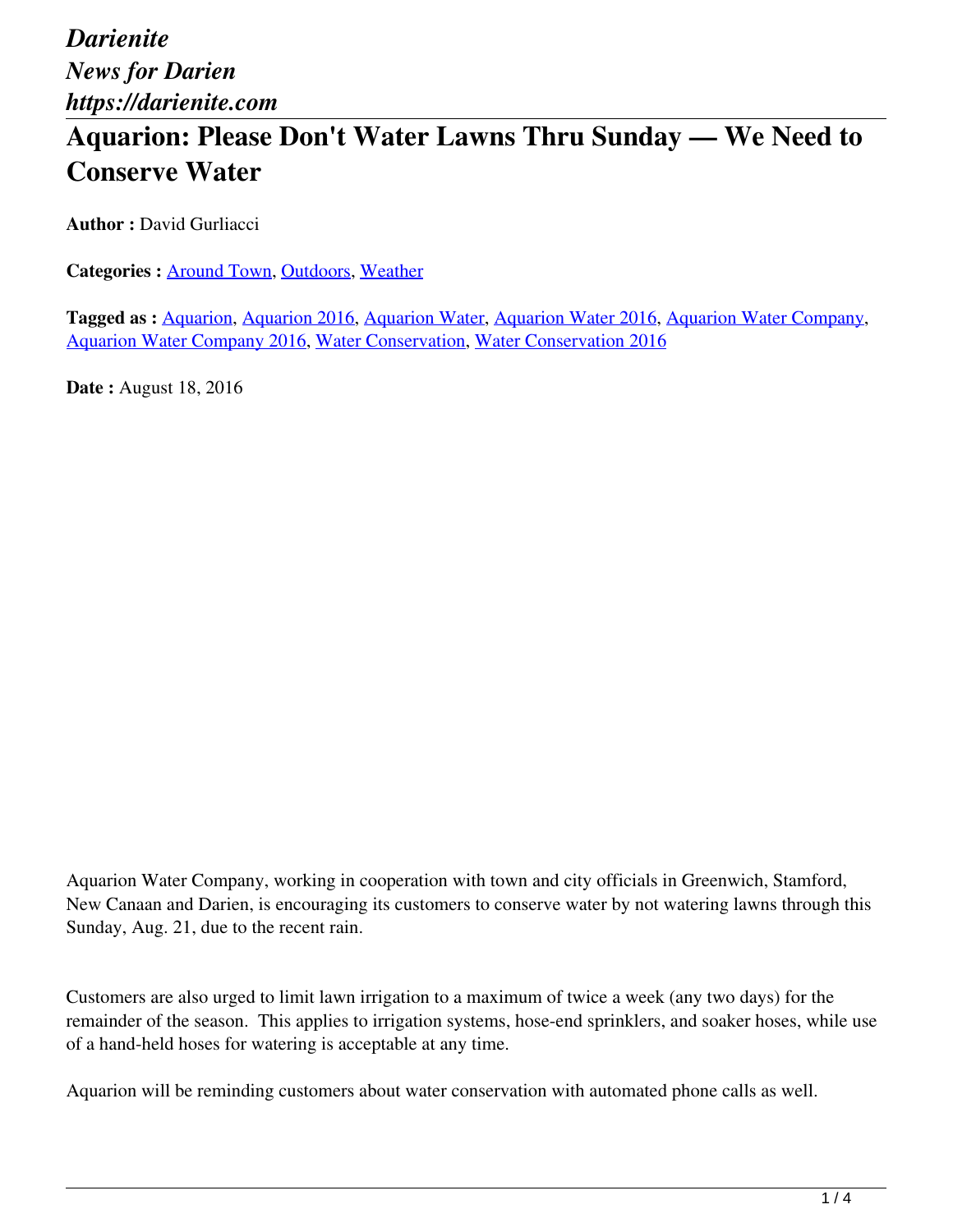## *Darienite News for Darien https://darienite.com*

\_\_\_\_\_\_\_\_\_

\_\_\_\_\_\_\_\_\_

"We are asking our customers in Greenwich, Stamford, New Canaan and Darien to continue to conserve water and reduce non-essential outdoor water use," said Charles V. Firlotte, Aquarion President and CEO.

*— an announcement from Aquarion Water Company*

"We have met with town and city officials and are in agreement that we need to work together to ensure that everyone in the area has the water they need, when they need it."



With below average rainfall and high water demand compared to the same period last year, water levels in Aquarion's reservoirs are below normal and continue to decline.

Connecticut is currently experiencing a "moderate drought" due to an extended dry spell, according to the National Oceanic and Atmospheric Administration (NOAA).

 In addition to limiting the frequency of lawn irrigation and to help conservation efforts, Aquarion recommends the following ways to use water more efficiently:

- Sprinkler heads that are more than five years old use more water; **upgrade your sprinkler heads** to new, more efficient models
- **Check for and fix water leaks**, including where sprinkler heads connect to pipes or hoses
- **Upgrade your irrigation system** from a standard clock timer to a WaterSense-labeled controller that measures moisture levels in the ground
- **Allow grass to grow longer**; taller grass is healthier and requires less water

Visit the utility's water conservation Web pages for additional outdoor and indoor water conservation tips.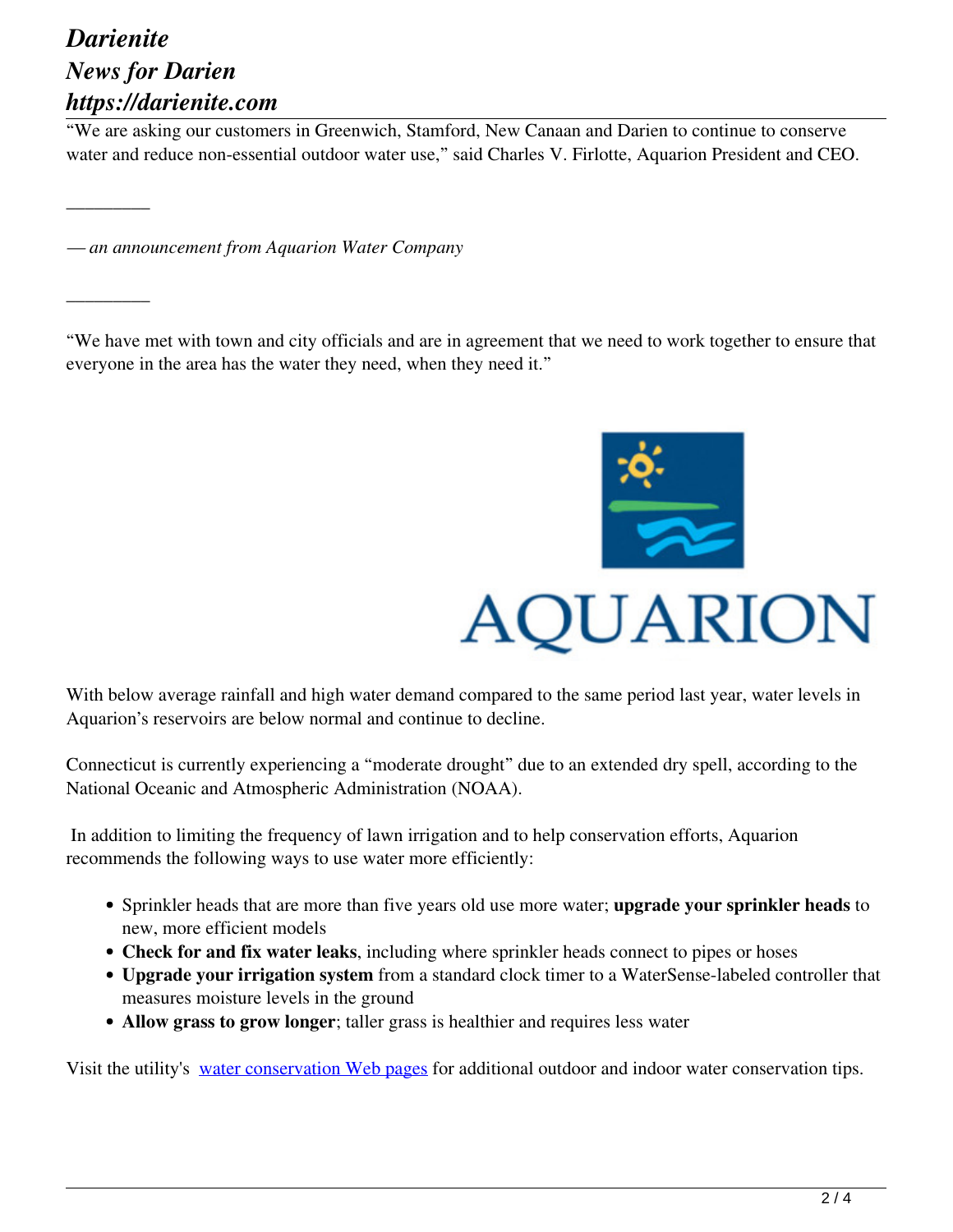\_\_\_\_\_\_\_\_\_

*Editor's note: Here are some lawn irrigation tips from this Aquarion Web page:* 

It's hard to believe, but some homes use more water outdoors in the summer than they use for all other purposes all year.

The average suburban house uses at least 30 percent of its water for irrigation, even though more than 50 percent of landscape water is lost due to evaporation or over-watering.

*Like this article? ...*

\_\_\_\_\_\_\_\_\_

\_\_\_\_\_\_\_\_\_

- *Sign up for the* Darienite.com weekday newsletter*.*
- *Like Darienite.com* on Facebook.
- *Follow Darienite.com on Twitter.*

The good news is that highly attractive, low-maintenance landscapes are possible without enormous amounts of water.

The same goes for the fertilizers and weed killers that can run off your property to pollute streams and larger bodies of water. Conserving lawn and garden water usage can have an impact far beyond your property lines.

- Minimize lawn and garden water use by:
	- Watering outdoors only when needed, not on a set schedule. If your grass springs back after you step on it, it doesn't need watering.
	- Watering by hand automated systems use significantly more water, not all of which is actually needed.
	- Installing drip-irrigation systems in your garden rather than sprinklers (hand-watering is still best).
	- Planting gardens to take advantage of rainwater running off other parts of your property.
	- Using a rain barrel to capture water running from your roof to use in your garden. Use cooking water, too, as well as water captured from faucets as you wait for it to warm or cool.
	- Reducing the size of your lawn by planting shrubs, berry bushes or other low-maintenance ground covers – or just letting it go "native."
	- Letting your grass grow longer, which will encourage deeper roots and keep them cooler and moisture during dry spells.
	- Leaving grass clippings on the lawn to decompose, nourish the grass and reduce your need for fertilizers.